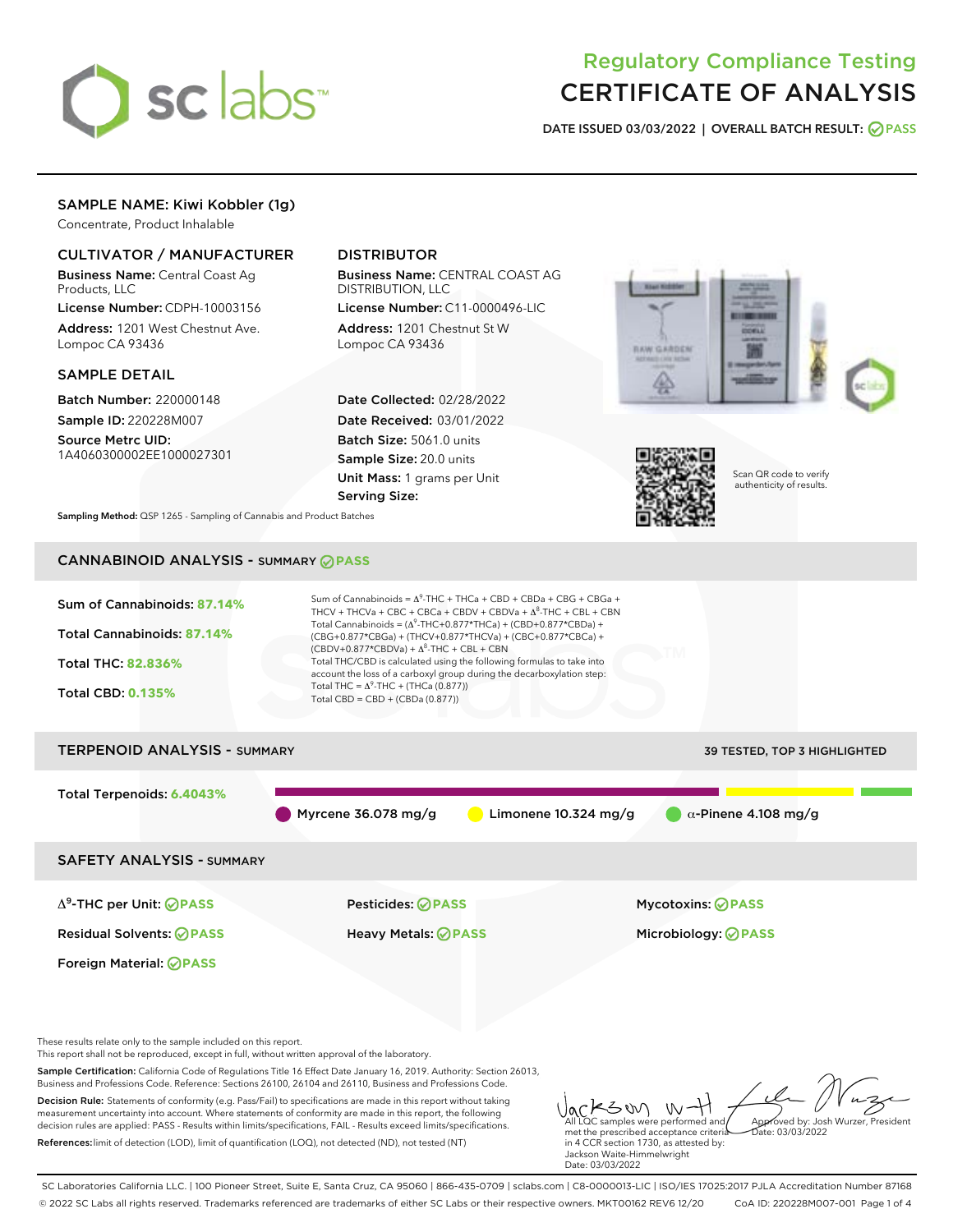



KIWI KOBBLER (1G) | DATE ISSUED 03/03/2022 | OVERALL BATCH RESULT: @ PASS

#### CANNABINOID TEST RESULTS - 03/02/2022 2 PASS

Tested by high-performance liquid chromatography with diode-array detection (HPLC-DAD). **Method:** QSP 1157 - Analysis of Cannabinoids by HPLC-DAD

#### TOTAL CANNABINOIDS: **87.14%**

Total Cannabinoids (Total THC) + (Total CBD) + (Total CBG) + (Total THCV) + (Total CBC) +  $(Total CBDV) +  $\Delta^8$ -THC + CBL + CBN$ 

TOTAL THC: **82.836%** Total THC (Δ<sup>9</sup> -THC+0.877\*THCa)

TOTAL CBD: **0.135%**

Total CBD (CBD+0.877\*CBDa)

TOTAL CBG: 3.013% Total CBG (CBG+0.877\*CBGa)

TOTAL THCV: 0.65% Total THCV (THCV+0.877\*THCVa)

TOTAL CBC: ND Total CBC (CBC+0.877\*CBCa)

TOTAL CBDV: ND Total CBDV (CBDV+0.877\*CBDVa)

| <b>COMPOUND</b>  | LOD/LOQ<br>(mg/g)          | <b>MEASUREMENT</b><br><b>UNCERTAINTY</b><br>(mg/g) | <b>RESULT</b><br>(mg/g) | <b>RESULT</b><br>(%) |
|------------------|----------------------------|----------------------------------------------------|-------------------------|----------------------|
| $\Lambda^9$ -THC | 0.06/0.26                  | ±22.200                                            | 828.36                  | 82.836               |
| <b>CBG</b>       | 0.06/0.19                  | ±0.925                                             | 30.13                   | 3.013                |
| <b>THCV</b>      | 0.1/0.2                    | ±0.25                                              | 6.5                     | 0.65                 |
| <b>CBN</b>       | 0.1/0.3                    | ±0.14                                              | 2.7                     | 0.27                 |
| $\Delta^8$ -THC  | 0.1/0.4                    | ±0.15                                              | 2.4                     | 0.24                 |
| <b>CBD</b>       | 0.07/0.29                  | ±0.049                                             | 1.35                    | 0.135                |
| <b>THCa</b>      | 0.05/0.14                  | N/A                                                | <b>ND</b>               | <b>ND</b>            |
| <b>THCVa</b>     | 0.07/0.20                  | N/A                                                | <b>ND</b>               | <b>ND</b>            |
| <b>CBDa</b>      | 0.02/0.19                  | N/A                                                | <b>ND</b>               | <b>ND</b>            |
| <b>CBDV</b>      | 0.04 / 0.15                | N/A                                                | <b>ND</b>               | <b>ND</b>            |
| <b>CBDVa</b>     | 0.03/0.53                  | N/A                                                | <b>ND</b>               | <b>ND</b>            |
| <b>CBGa</b>      | 0.1/0.2                    | N/A                                                | <b>ND</b>               | <b>ND</b>            |
| <b>CBL</b>       | 0.06 / 0.24                | N/A                                                | <b>ND</b>               | <b>ND</b>            |
| <b>CBC</b>       | 0.2 / 0.5                  | N/A                                                | <b>ND</b>               | <b>ND</b>            |
| <b>CBCa</b>      | 0.07/0.28                  | N/A                                                | <b>ND</b>               | <b>ND</b>            |
|                  | <b>SUM OF CANNABINOIDS</b> |                                                    | 871.4 mg/g              | 87.14%               |

#### **UNIT MASS: 1 grams per Unit**

| $\Delta^9$ -THC per Unit               | 1100 per-package limit | 828.36 mg/unit  | <b>PASS</b> |
|----------------------------------------|------------------------|-----------------|-------------|
| <b>Total THC per Unit</b>              |                        | 828.36 mg/unit  |             |
| <b>CBD per Unit</b>                    |                        | $1.35$ mg/unit  |             |
| <b>Total CBD per Unit</b>              |                        | $1.35$ mg/unit  |             |
| <b>Sum of Cannabinoids</b><br>per Unit |                        | 871.4 mg/unit   |             |
| <b>Total Cannabinoids</b><br>per Unit  |                        | $871.4$ mg/unit |             |

| <b>TERPENOID TEST RESULTS - 03/02/2022</b> |  |
|--------------------------------------------|--|
|--------------------------------------------|--|

Terpene analysis utilizing gas chromatography-flame ionization detection (GC-FID). **Method:** QSP 1192 - Analysis of Terpenoids by GC-FID

| <b>COMPOUND</b>         | LOD/LOQ<br>(mg/g) | <b>MEASUREMENT</b><br><b>UNCERTAINTY</b><br>(mg/g) | <b>RESULT</b><br>(mg/g)                         | <b>RESULT</b><br>(%) |
|-------------------------|-------------------|----------------------------------------------------|-------------------------------------------------|----------------------|
| <b>Myrcene</b>          | 0.008 / 0.025     | ±0.3608                                            | 36.078                                          | 3.6078               |
| Limonene                | 0.005 / 0.016     | ±0.1146                                            | 10.324                                          | 1.0324               |
| $\alpha$ -Pinene        | 0.005 / 0.017     | ±0.0275                                            | 4.108                                           | 0.4108               |
| β-Caryophyllene         | 0.004 / 0.012     | ±0.0943                                            | 3.404                                           | 0.3404               |
| β-Pinene                | 0.004 / 0.014     | ±0.0302                                            | 3.396                                           | 0.3396               |
| Terpinolene             | 0.008 / 0.026     | ±0.0258                                            | 1.623                                           | 0.1623               |
| <b>B-Ocimene</b>        | 0.006 / 0.020     | ±0.0327                                            | 1.309                                           | 0.1309               |
| $\alpha$ -Humulene      | 0.009 / 0.029     | ±0.0226                                            | 0.904                                           | 0.0904               |
| Linalool                | 0.009 / 0.032     | ±0.0258                                            | 0.871                                           | 0.0871               |
| Terpineol               | 0.009 / 0.031     | ±0.0165                                            | 0.346                                           | 0.0346               |
| Fenchol                 | 0.010 / 0.034     | ±0.0102                                            | 0.338                                           | 0.0338               |
| Camphene                | 0.005 / 0.015     | ±0.0026                                            | 0.289                                           | 0.0289               |
| trans-ß-Farnesene       | 0.008 / 0.025     | ±0.0067                                            | 0.241                                           | 0.0241               |
| Guaiol                  | 0.009 / 0.030     | ±0.0058                                            | 0.158                                           | 0.0158               |
| Nerolidol               | 0.006 / 0.019     | ±0.0048                                            | 0.098                                           | 0.0098               |
| <b>Borneol</b>          | 0.005 / 0.016     | ±0.0028                                            | 0.086                                           | 0.0086               |
| $\alpha$ -Phellandrene  | 0.006 / 0.020     | ±0.0008                                            | 0.074                                           | 0.0074               |
| Fenchone                | 0.009 / 0.028     | ±0.0016                                            | 0.070                                           | 0.0070               |
| $\Delta^3$ -Carene      | 0.005 / 0.018     | ±0.0006                                            | 0.058                                           | 0.0058               |
| $\alpha$ -Terpinene     | 0.005 / 0.017     | ±0.0006                                            | 0.056                                           | 0.0056               |
| $\gamma$ -Terpinene     | 0.006 / 0.018     | ±0.0007                                            | 0.054                                           | 0.0054               |
| Caryophyllene<br>Oxide  | 0.010 / 0.033     | ±0.0015                                            | 0.041                                           | 0.0041               |
| $\alpha$ -Bisabolol     | 0.008 / 0.026     | ±0.0017                                            | 0.041                                           | 0.0041               |
| Eucalyptol              | 0.006 / 0.018     | ±0.0007                                            | 0.035                                           | 0.0035               |
| Sabinene                | 0.004 / 0.014     | ±0.0003                                            | 0.027                                           | 0.0027               |
| Citronellol             | 0.003 / 0.010     | ±0.0005                                            | 0.014                                           | 0.0014               |
| p-Cymene                | 0.005 / 0.016     | N/A                                                | <loq< th=""><th><loq< th=""></loq<></th></loq<> | <loq< th=""></loq<>  |
| Sabinene Hydrate        | 0.006 / 0.022     | N/A                                                | <loq< th=""><th><loq< th=""></loq<></th></loq<> | <loq< th=""></loq<>  |
| Isopulegol              | 0.005 / 0.016     | N/A                                                | <b>ND</b>                                       | <b>ND</b>            |
| Camphor                 | 0.006 / 0.019     | N/A                                                | <b>ND</b>                                       | <b>ND</b>            |
| Isoborneol              | 0.004 / 0.012     | N/A                                                | ND                                              | ND                   |
| Menthol                 | 0.008 / 0.025     | N/A                                                | <b>ND</b>                                       | ND                   |
| Nerol                   | 0.003 / 0.011     | N/A                                                | <b>ND</b>                                       | <b>ND</b>            |
| Pulegone                | 0.003 / 0.011     | N/A                                                | ND                                              | ND                   |
| Geraniol                | 0.002 / 0.007     | N/A                                                | ND                                              | ND                   |
| <b>Geranyl Acetate</b>  | 0.004 / 0.014     | N/A                                                | <b>ND</b>                                       | ND                   |
| $\alpha$ -Cedrene       | 0.005 / 0.016     | N/A                                                | ND                                              | ND                   |
| Valencene               | 0.009 / 0.030     | N/A                                                | <b>ND</b>                                       | ND                   |
| Cedrol                  | 0.008 / 0.027     | N/A                                                | <b>ND</b>                                       | <b>ND</b>            |
| <b>TOTAL TERPENOIDS</b> |                   |                                                    | 64.043 mg/g                                     | 6.4043%              |

SC Laboratories California LLC. | 100 Pioneer Street, Suite E, Santa Cruz, CA 95060 | 866-435-0709 | sclabs.com | C8-0000013-LIC | ISO/IES 17025:2017 PJLA Accreditation Number 87168 © 2022 SC Labs all rights reserved. Trademarks referenced are trademarks of either SC Labs or their respective owners. MKT00162 REV6 12/20 CoA ID: 220228M007-001 Page 2 of 4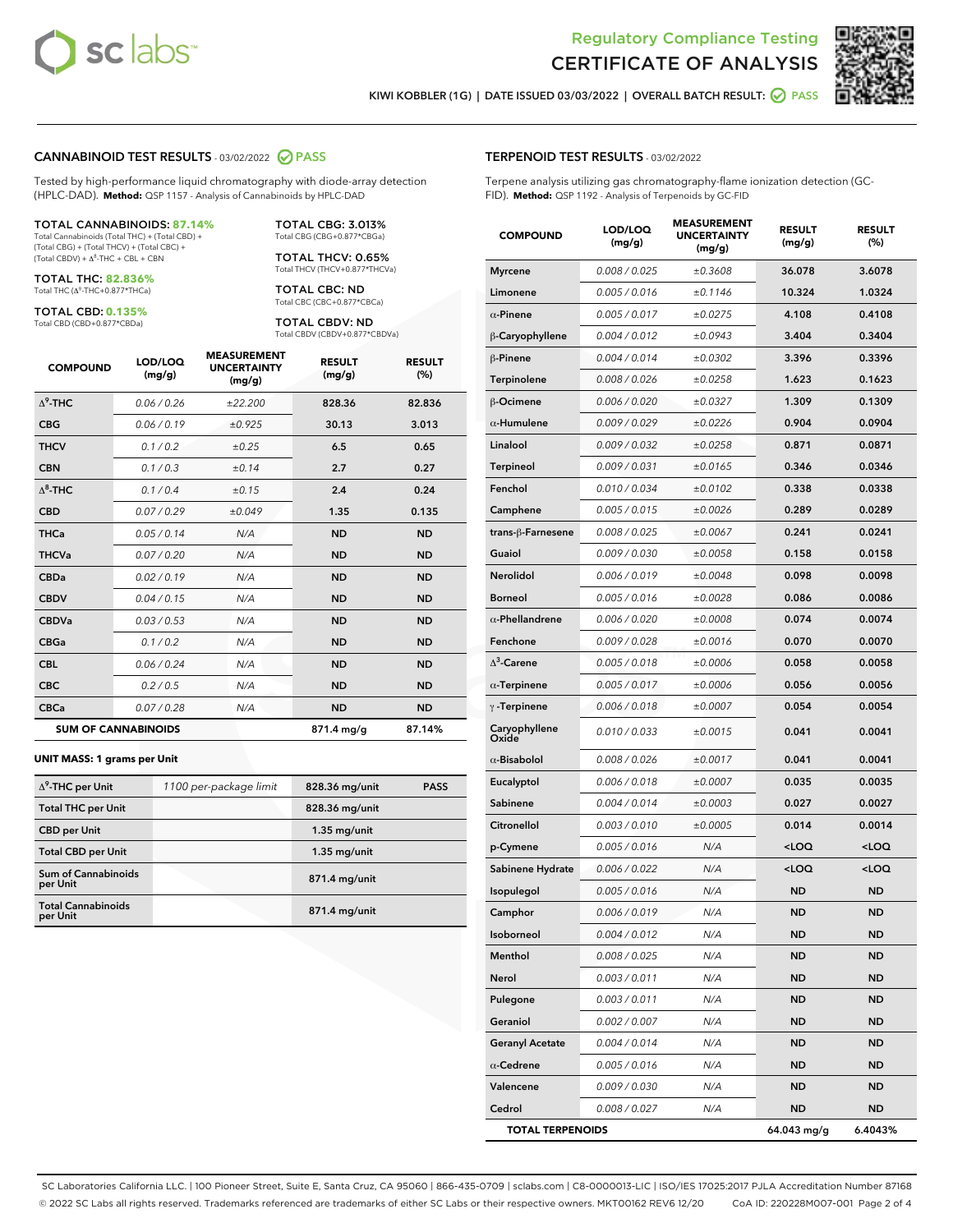



KIWI KOBBLER (1G) | DATE ISSUED 03/03/2022 | OVERALL BATCH RESULT:  $\bigcirc$  PASS

# CATEGORY 1 PESTICIDE TEST RESULTS - 03/02/2022 2 PASS

Pesticide and plant growth regulator analysis utilizing high-performance liquid chromatography-mass spectrometry (HPLC-MS) or gas chromatography-mass spectrometry (GC-MS). \*GC-MS utilized where indicated. **Method:** QSP 1212 - Analysis of Pesticides and Mycotoxins by LC-MS or QSP 1213 - Analysis of Pesticides by GC-MS

| <b>COMPOUND</b>             | LOD/LOQ<br>$(\mu g/g)$ | <b>ACTION</b><br><b>LIMIT</b><br>$(\mu g/g)$ | <b>MEASUREMENT</b><br><b>UNCERTAINTY</b><br>$(\mu g/g)$ | <b>RESULT</b><br>$(\mu g/g)$ | <b>RESULT</b> |
|-----------------------------|------------------------|----------------------------------------------|---------------------------------------------------------|------------------------------|---------------|
| Aldicarb                    | 0.03 / 0.08            | $\ge$ LOD                                    | N/A                                                     | <b>ND</b>                    | <b>PASS</b>   |
| Carbofuran                  | 0.02 / 0.05            | $>$ LOD                                      | N/A                                                     | <b>ND</b>                    | <b>PASS</b>   |
| Chlordane*                  | 0.03 / 0.08            | $\ge$ LOD                                    | N/A                                                     | <b>ND</b>                    | <b>PASS</b>   |
| Chlorfenapyr*               | 0.03 / 0.10            | $\ge$ LOD                                    | N/A                                                     | <b>ND</b>                    | <b>PASS</b>   |
| Chlorpyrifos                | 0.02/0.06              | $>$ LOD                                      | N/A                                                     | <b>ND</b>                    | <b>PASS</b>   |
| Coumaphos                   | 0.02 / 0.07            | $\ge$ LOD                                    | N/A                                                     | <b>ND</b>                    | <b>PASS</b>   |
| Daminozide                  | 0.02 / 0.07            | $\ge$ LOD                                    | N/A                                                     | <b>ND</b>                    | <b>PASS</b>   |
| <b>Dichlorvos</b><br>(DDVP) | 0.03/0.09              | $\ge$ LOD                                    | N/A                                                     | <b>ND</b>                    | <b>PASS</b>   |
| Dimethoate                  | 0.03/0.08              | $>$ LOD                                      | N/A                                                     | <b>ND</b>                    | <b>PASS</b>   |
| Ethoprophos                 | 0.03/0.10              | $\ge$ LOD                                    | N/A                                                     | <b>ND</b>                    | <b>PASS</b>   |
| Etofenprox                  | 0.02 / 0.06            | $\ge$ LOD                                    | N/A                                                     | <b>ND</b>                    | <b>PASS</b>   |
| Fenoxycarb                  | 0.03/0.08              | $>$ LOD                                      | N/A                                                     | <b>ND</b>                    | <b>PASS</b>   |
| Fipronil                    | 0.03 / 0.08            | $\ge$ LOD                                    | N/A                                                     | <b>ND</b>                    | <b>PASS</b>   |
| Imazalil                    | 0.02 / 0.06            | $\ge$ LOD                                    | N/A                                                     | <b>ND</b>                    | <b>PASS</b>   |
| <b>Methiocarb</b>           | 0.02 / 0.07            | $\ge$ LOD                                    | N/A                                                     | <b>ND</b>                    | <b>PASS</b>   |
| Parathion-methyl            | 0.03/0.10              | $\ge$ LOD                                    | N/A                                                     | <b>ND</b>                    | <b>PASS</b>   |
| <b>Mevinphos</b>            | 0.03/0.09              | $\ge$ LOD                                    | N/A                                                     | <b>ND</b>                    | <b>PASS</b>   |
| Paclobutrazol               | 0.02 / 0.05            | $\ge$ LOD                                    | N/A                                                     | <b>ND</b>                    | <b>PASS</b>   |
| Propoxur                    | 0.03/0.09              | $\ge$ LOD                                    | N/A                                                     | <b>ND</b>                    | <b>PASS</b>   |
| Spiroxamine                 | 0.03 / 0.08            | $\ge$ LOD                                    | N/A                                                     | <b>ND</b>                    | <b>PASS</b>   |
| <b>Thiacloprid</b>          | 0.03/0.10              | $\ge$ LOD                                    | N/A                                                     | <b>ND</b>                    | <b>PASS</b>   |

### CATEGORY 2 PESTICIDE TEST RESULTS - 03/02/2022 @ PASS

| <b>COMPOUND</b>          | LOD/LOO<br>$(\mu g/g)$ | <b>ACTION</b><br><b>LIMIT</b><br>(µg/g) | <b>MEASUREMENT</b><br><b>UNCERTAINTY</b><br>$(\mu g/g)$ | <b>RESULT</b><br>$(\mu g/g)$ | <b>RESULT</b> |  |
|--------------------------|------------------------|-----------------------------------------|---------------------------------------------------------|------------------------------|---------------|--|
| Abamectin                | 0.03/0.10              | 0.1                                     | N/A                                                     | <b>ND</b>                    | <b>PASS</b>   |  |
| Acephate                 | 0.02/0.07              | 0.1                                     | N/A                                                     | <b>ND</b>                    | <b>PASS</b>   |  |
| Acequinocyl              | 0.02/0.07              | 0.1                                     | N/A                                                     | <b>ND</b>                    | <b>PASS</b>   |  |
| Acetamiprid              | 0.02/0.05              | 0.1                                     | N/A                                                     | <b>ND</b>                    | <b>PASS</b>   |  |
| Azoxystrobin             | 0.02/0.07              | 0.1                                     | N/A                                                     | <b>ND</b>                    | <b>PASS</b>   |  |
| <b>Bifenazate</b>        | 0.01/0.04              | 0.1                                     | N/A                                                     | <b>ND</b>                    | <b>PASS</b>   |  |
| <b>Bifenthrin</b>        | 0.02/0.05              | 3                                       | N/A                                                     | <b>ND</b>                    | <b>PASS</b>   |  |
| <b>Boscalid</b>          | 0.03/0.09              | 0.1                                     | N/A                                                     | <b>ND</b>                    | <b>PASS</b>   |  |
| Captan                   | 0.19/0.57              | 0.7                                     | N/A                                                     | <b>ND</b>                    | <b>PASS</b>   |  |
| Carbaryl                 | 0.02/0.06              | 0.5                                     | N/A                                                     | <b>ND</b>                    | <b>PASS</b>   |  |
| Chlorantranilip-<br>role | 0.04/0.12              | 10                                      | N/A                                                     | <b>ND</b>                    | <b>PASS</b>   |  |
| Clofentezine             | 0.03/0.09              | 0.1                                     | N/A                                                     | <b>ND</b>                    | <b>PASS</b>   |  |

#### CATEGORY 2 PESTICIDE TEST RESULTS - 03/02/2022 continued

| <b>COMPOUND</b>               | LOD/LOQ<br>(µg/g) | <b>ACTION</b><br><b>LIMIT</b><br>$(\mu g/g)$ | <b>MEASUREMENT</b><br><b>UNCERTAINTY</b><br>$(\mu g/g)$ | <b>RESULT</b><br>(µg/g) | <b>RESULT</b> |
|-------------------------------|-------------------|----------------------------------------------|---------------------------------------------------------|-------------------------|---------------|
| Cyfluthrin                    | 0.12 / 0.38       | $\overline{c}$                               | N/A                                                     | <b>ND</b>               | <b>PASS</b>   |
| Cypermethrin                  | 0.11 / 0.32       | $\mathcal{I}$                                | N/A                                                     | ND                      | <b>PASS</b>   |
| <b>Diazinon</b>               | 0.02 / 0.05       | 0.1                                          | N/A                                                     | <b>ND</b>               | <b>PASS</b>   |
| Dimethomorph                  | 0.03 / 0.09       | 2                                            | N/A                                                     | ND                      | <b>PASS</b>   |
| Etoxazole                     | 0.02 / 0.06       | 0.1                                          | N/A                                                     | ND                      | <b>PASS</b>   |
| Fenhexamid                    | 0.03 / 0.09       | 0.1                                          | N/A                                                     | ND                      | <b>PASS</b>   |
| Fenpyroximate                 | 0.02 / 0.06       | 0.1                                          | N/A                                                     | <b>ND</b>               | <b>PASS</b>   |
| Flonicamid                    | 0.03 / 0.10       | 0.1                                          | N/A                                                     | ND                      | <b>PASS</b>   |
| Fludioxonil                   | 0.03 / 0.10       | 0.1                                          | N/A                                                     | ND                      | <b>PASS</b>   |
| Hexythiazox                   | 0.02 / 0.07       | 0.1                                          | N/A                                                     | <b>ND</b>               | <b>PASS</b>   |
| Imidacloprid                  | 0.04 / 0.11       | 5                                            | N/A                                                     | <b>ND</b>               | <b>PASS</b>   |
| Kresoxim-methyl               | 0.02 / 0.07       | 0.1                                          | N/A                                                     | ND                      | <b>PASS</b>   |
| Malathion                     | 0.03 / 0.09       | 0.5                                          | N/A                                                     | <b>ND</b>               | <b>PASS</b>   |
| Metalaxyl                     | 0.02 / 0.07       | $\overline{c}$                               | N/A                                                     | <b>ND</b>               | <b>PASS</b>   |
| Methomyl                      | 0.03 / 0.10       | 1                                            | N/A                                                     | ND                      | <b>PASS</b>   |
| Myclobutanil                  | 0.03 / 0.09       | 0.1                                          | N/A                                                     | <b>ND</b>               | <b>PASS</b>   |
| Naled                         | 0.02 / 0.07       | 0.1                                          | N/A                                                     | <b>ND</b>               | <b>PASS</b>   |
| Oxamyl                        | 0.04 / 0.11       | 0.5                                          | N/A                                                     | ND                      | <b>PASS</b>   |
| Pentachloronitro-<br>benzene* | 0.03 / 0.09       | 0.1                                          | N/A                                                     | ND                      | <b>PASS</b>   |
| Permethrin                    | 0.04 / 0.12       | 0.5                                          | N/A                                                     | ND                      | <b>PASS</b>   |
| Phosmet                       | 0.03 / 0.10       | 0.1                                          | N/A                                                     | ND                      | <b>PASS</b>   |
| Piperonyl<br>Butoxide         | 0.02 / 0.07       | 3                                            | N/A                                                     | <b>ND</b>               | <b>PASS</b>   |
| Prallethrin                   | 0.03 / 0.08       | 0.1                                          | N/A                                                     | <b>ND</b>               | <b>PASS</b>   |
| Propiconazole                 | 0.02 / 0.07       | 0.1                                          | N/A                                                     | ND                      | <b>PASS</b>   |
| Pyrethrins                    | 0.04 / 0.12       | 0.5                                          | N/A                                                     | ND                      | <b>PASS</b>   |
| Pyridaben                     | 0.02 / 0.07       | 0.1                                          | N/A                                                     | <b>ND</b>               | <b>PASS</b>   |
| Spinetoram                    | 0.02 / 0.07       | 0.1                                          | N/A                                                     | <b>ND</b>               | <b>PASS</b>   |
| Spinosad                      | 0.02 / 0.07       | 0.1                                          | N/A                                                     | ND                      | <b>PASS</b>   |
| Spiromesifen                  | 0.02 / 0.05       | 0.1                                          | N/A                                                     | <b>ND</b>               | <b>PASS</b>   |
| Spirotetramat                 | 0.02 / 0.06       | 0.1                                          | N/A                                                     | <b>ND</b>               | <b>PASS</b>   |
| Tebuconazole                  | 0.02 / 0.07       | 0.1                                          | N/A                                                     | ND                      | <b>PASS</b>   |
| Thiamethoxam                  | 0.03 / 0.10       | 5                                            | N/A                                                     | <b>ND</b>               | <b>PASS</b>   |
| Trifloxystrobin               | 0.03 / 0.08       | 0.1                                          | N/A                                                     | <b>ND</b>               | <b>PASS</b>   |

SC Laboratories California LLC. | 100 Pioneer Street, Suite E, Santa Cruz, CA 95060 | 866-435-0709 | sclabs.com | C8-0000013-LIC | ISO/IES 17025:2017 PJLA Accreditation Number 87168 © 2022 SC Labs all rights reserved. Trademarks referenced are trademarks of either SC Labs or their respective owners. MKT00162 REV6 12/20 CoA ID: 220228M007-001 Page 3 of 4